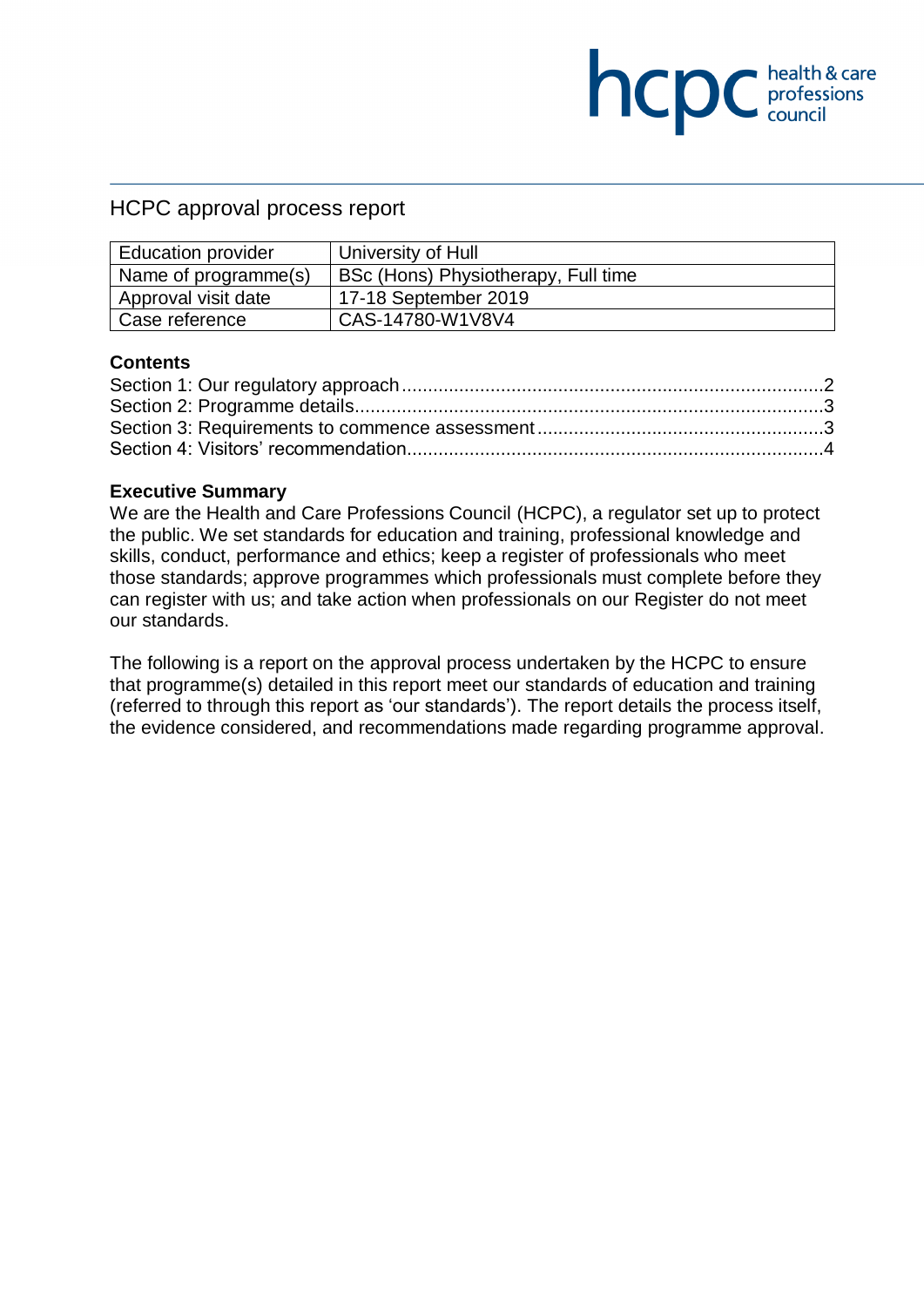# <span id="page-1-0"></span>Section 1: Our regulatory approach

### **Our standards**

We approve programmes that meet our education standards, which ensure individuals that complete the programmes meet proficiency standards. The proficiency standards set out what a registrant should know, understand and be able to do when they complete their education and training. The education standards are outcome focused, enabling education providers to deliver programmes in different ways, as long as individuals who complete the programme meet the relevant proficiency standards.

Programmes are normally [approved on an open-ended basis,](http://www.hcpc-uk.org/education/processes/) subject to satisfactory engagement with our monitoring processes. Programmes we have approved are listed [on our website.](http://www.hcpc-uk.org/education/programmes/register/)

#### **How we make our decisions**

We make independent evidence based decisions about programme approval. For all assessments, we ensure that we have profession specific input in our decision making. In order to do this, we appoint [partner visitors](http://www.hcpc-uk.org/aboutus/partners/) to undertake assessment of evidence presented through our processes. The visitors make recommendations to the Education and Training Committee (ETC). Education providers have the right of reply to the recommendation of the visitors, inclusive of conditions and recommendations. If an education provider wishes to, they can supply 'observations' as part of the process.

The ETC make decisions about the approval and ongoing approval of programmes. In order to do this, they consider recommendations detailed in process reports, and any observations from education providers (if submitted). The Committee meets in public on a regular basis and their decisions are available to view on our [website.](http://www.hcpc-uk.org/aboutus/committees/educationandtrainingpanel/)

#### **HCPC panel**

We always appoint at least one partner visitor from the profession (inclusive of modality and / or entitlement, where applicable) with which the assessment is concerned. We also ensure that visitors are supported in their assessment by a member of the HCPC executive team. Details of the HCPC panel for this assessment are as follows:

| Joanna Jackson    | Physiotherapist |
|-------------------|-----------------|
| Manoj Mistry      | Lav             |
| <b>Carol Rowe</b> | Physiotherapist |
| Temilolu Odunaike | HCPC executive  |

#### **Other groups involved in the approval visit**

There were other groups in attendance at the approval visit as follows. Although we engage in collaborative scrutiny of programmes, we come to our decisions independently.

| Deborah Robinson       | Independent chair<br>(supplied by the education<br>provider) | University of Hull                                                            |
|------------------------|--------------------------------------------------------------|-------------------------------------------------------------------------------|
| <b>Claire Hairsine</b> | Secretary (supplied by the<br>education provider)            | University of Hull                                                            |
| Nina Paterson          | <b>External Assessor</b>                                     | Representative from the<br><b>Chartered Society of</b><br>Physiotherapy (CSP) |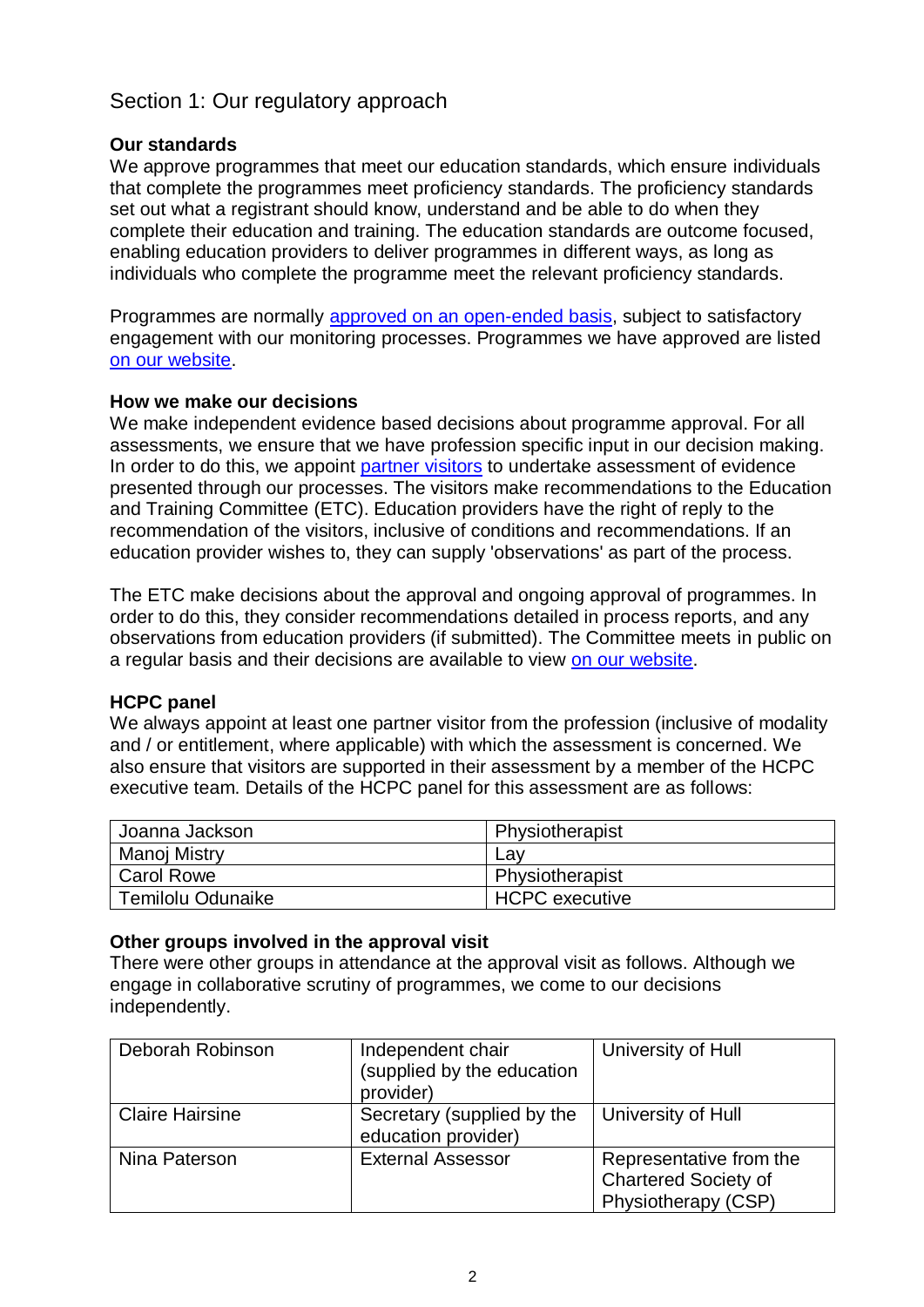| <b>Kelly Walker</b> | <b>External Assessor</b> | Representative from the |
|---------------------|--------------------------|-------------------------|
|                     |                          | Chartered Society of    |
|                     |                          | Physiotherapy (CSP)     |

| Programme name               | <b>BSc (Hons) Physiotherapy</b> |  |
|------------------------------|---------------------------------|--|
| Mode of study                | FT (Full time)                  |  |
| Profession                   | Physiotherapist                 |  |
| <b>Proposed First intake</b> | 01 September 2020               |  |
| Maximum learner cohort       | Up to $35$                      |  |
| Intakes per year             |                                 |  |
| Assessment reference         | APP02102                        |  |

### <span id="page-2-0"></span>Section 2: Programme details

We undertook this assessment of a new programme proposed by the education provider via the approval process. This involves consideration of documentary evidence and an onsite approval visit, to consider whether the programme meet our standards for the first time.

# <span id="page-2-1"></span>Section 3: Requirements to commence assessment

In order for us to progress with approval and monitoring assessments, we ask for certain evidence and information from education providers. The following is a list of evidence that we asked for through this process, and whether that evidence was provided. Education providers are also given the opportunity to include any further supporting evidence as part of their submission. Without a sufficient level of evidence, we need to consider whether we can proceed with the assessment. In this case, we decided that we were able to undertake our assessment with the evidence provided.

| <b>Type of evidence</b>                                           | <b>Submitted</b>    |
|-------------------------------------------------------------------|---------------------|
| Completed education standards mapping document                    | Yes                 |
| Information about the programme, including relevant policies and  | Yes                 |
| procedures, and contractual agreements                            |                     |
| Descriptions of how the programme delivers and assesses learning  | Yes                 |
| Proficiency standards mapping                                     | Yes                 |
| Information provided to applicants and learners                   | Yes                 |
| Information for those involved with practice-based learning       | Yes                 |
| Information that shows how staff resources are sufficient for the | Yes                 |
| delivery of the programme                                         |                     |
| Internal quality monitoring documentation                         | <b>Not Required</b> |

We also usually ask to meet the following groups at approval visits, although there may be some circumstances where meeting certain groups is not needed. In the table below, we have noted which groups we met, along with reasons for not meeting certain groups (where applicable):

| <b>Group</b> | <b>Met</b> | <b>Comments</b>               |
|--------------|------------|-------------------------------|
| Learners     | <b>No</b>  | This is a new programme so we |
|              |            | met with learners from the    |